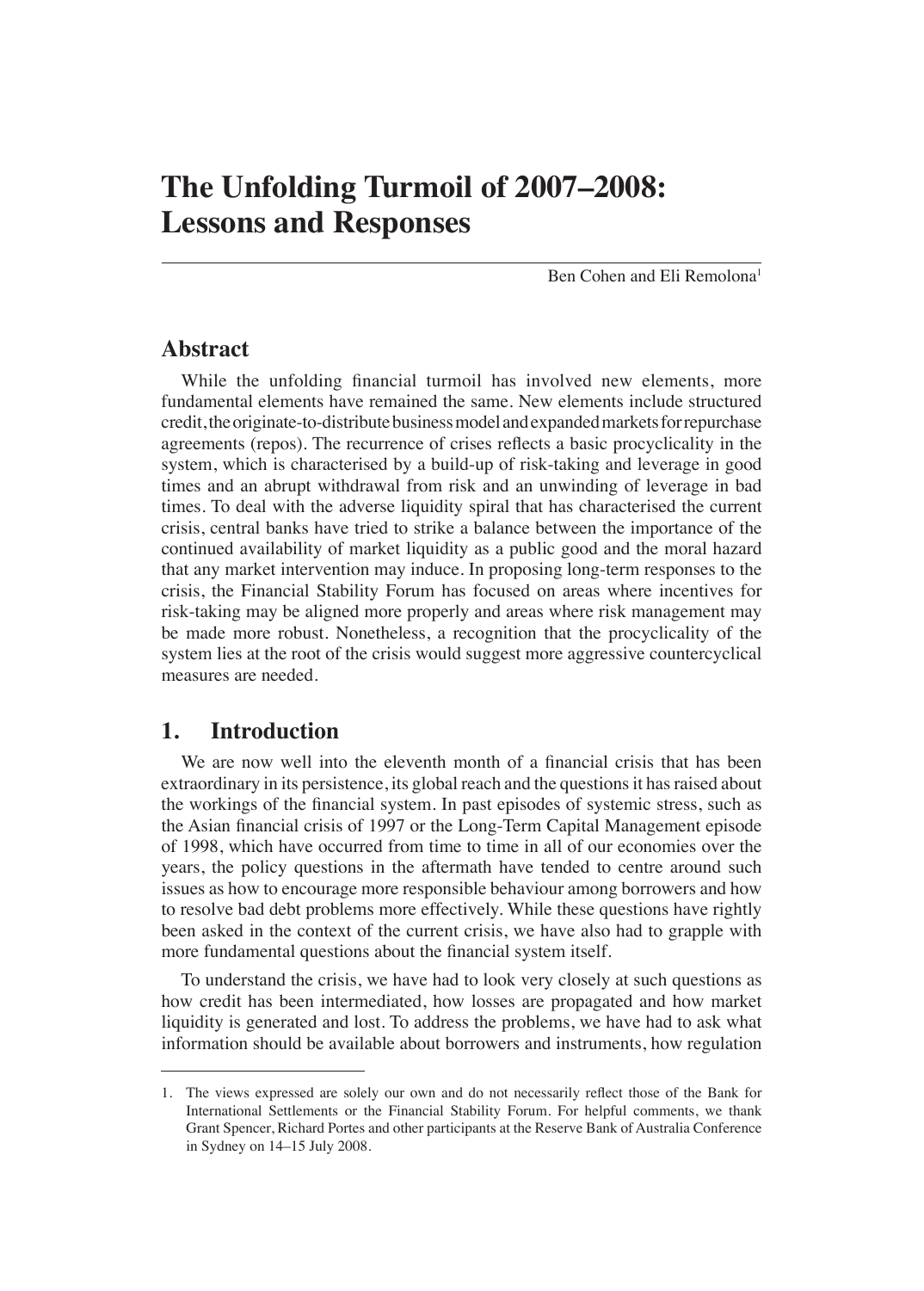can most effectively prevent unnecessary disruptions to the functioning of the system without stifling innovation, and how central banks should act in their capacity as lenders of last resort.

In this paper, we focus on the turmoil itself and the short-term and mediumterm policy responses it has elicited. First, we describe the chain of events that constituted the crisis, discuss the underlying causes and draw lessons from the events. In characterising the crisis, we distinguish among the elements that are new, those that have remained the same and those that we do not understand. Second, we examine the policy responses thus far, both in terms of efforts by central banks to stabilise markets in the short term and efforts by financial authorities to strengthen the underpinnings of the system over the longer term. We will end by emphasising the importance of recognising the issue of procyclicality.

# **2. Origins of the Crisis: What's New, What's the Same and What We Don't Understand**

Most commentaries about the crisis have focused on the unusual structures of the financial system and the role of excessively complex financial innovations. It is true that an important factor in the run-up to the turmoil was the reckless use of recent financial innovations, especially in markets for credit risk transfer. However, as Borio (2008) argues, these are but idiosyncratic elements that represent 'more fundamental common causes'. Indeed the current turmoil displays a number of important features that it shares with previous crises. At the same time, it is important to acknowledge that there are critical characteristics of the current crisis that we do not fully understand.

#### **2.1 The chain of events**

To understand what triggered the crisis and how it spread, it helps to follow the chain of events. Two types of interest rate spreads are especially helpful in tracking events as they have unfolded: the spreads of 3-month London Interbank Offered Rate (LIBOR) over the overnight index swap (OIS) and spreads on credit default swaps (CDS). The former is a good indicator of liquidity in interbank markets and the latter of credit risk premia. As shown in Figure 1, LIBOR-OIS spreads in the United States, the euro area and the United Kingdom rose sharply in August and September 2007, rose again in November and December 2007 and yet again in March and April 2008, in each case indicating a lack of liquidity. For their part, average CDS spreads in the same three regions followed roughly the same pattern, except that the widening of these spreads became more pronounced in each successive episode, especially in February and March 2008. There was also a jump in CDS spreads in July 2008 that was not echoed in LIBOR-OIS markets. What led these spreads to behave in this way?

Although US sub-prime mortgage default rates, and the spreads on associated securities, had been rising since late 2006, the first significant event in the broader financial market turmoil seems to have been the emergence of rumours during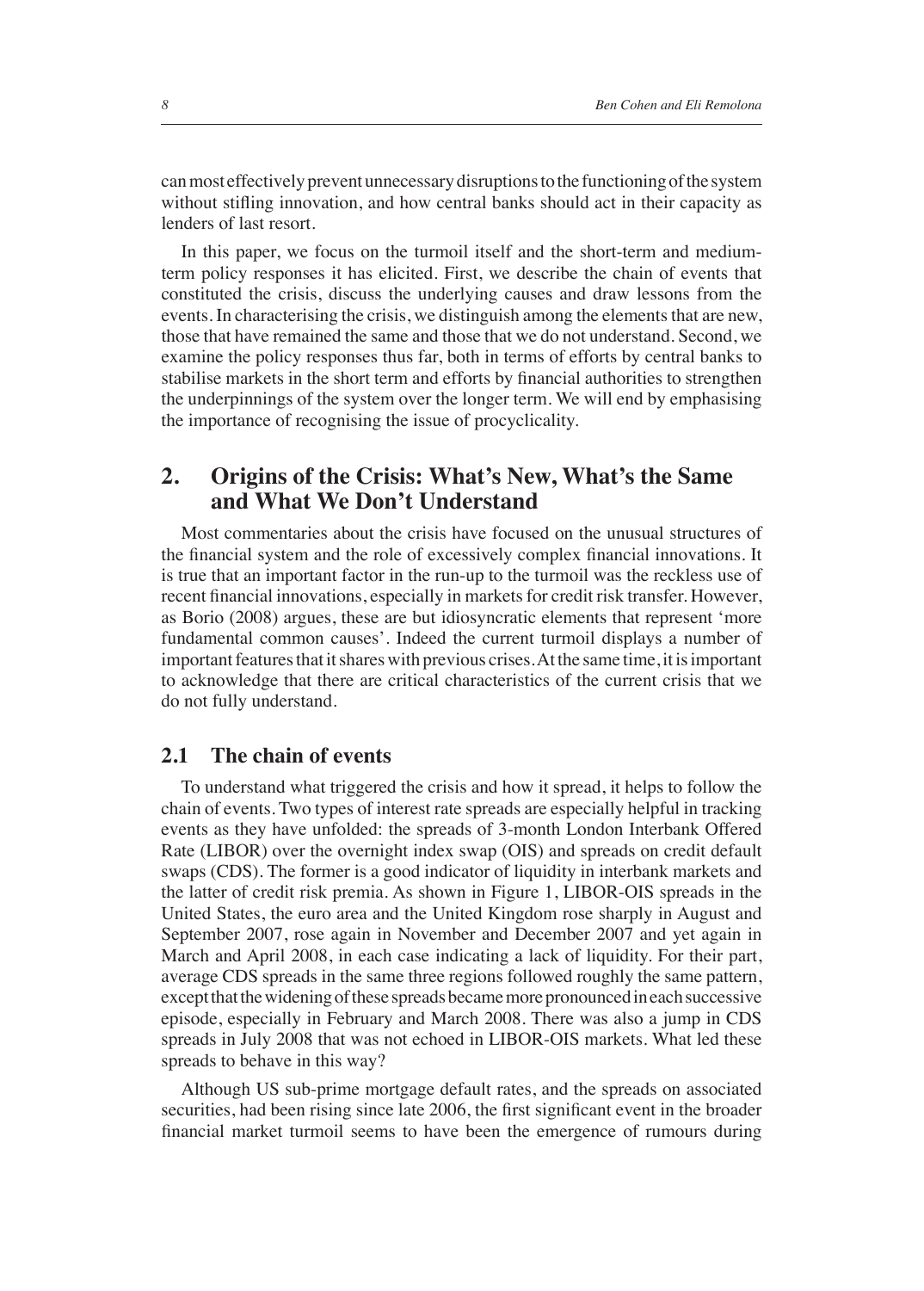

**Figure 1: Interbank Term and CDS Spreads**

Note: (a) 5-year CDS spreads; simple average of major banks Sources: Bloomberg; JPMorgan Chase

the third week of June 2007 about heavy losses in two hedge funds managed by Bear Stearns.<sup>2</sup> The losses were later confirmed, and they turned out to be related to positions in US sub-prime-backed structured securities. By July, major credit rating agencies had either downgraded or placed on review a large number of collateralised debt obligations (CDOs) that relied on mortgages as collateral. In August, the troubles spread to asset-backed commercial paper (ABCP) issued by entities that had invested in CDOs of mortgage-backed securities, and interbank markets around the world began to experience shortages of liquidity. On 9 August, the markets were jolted by the news that BNP Paribas, France's largest bank, halted withdrawals from three of its investment funds because it could not 'fairly' value their holdings. All these events culminated in September with a run on Northern Rock, a UK mortgage lender, when its liquidity problems became known. During this phase, the LIBOR-OIS spread rose to close to 100 basis points in the US interbank market and even higher in the UK market.

The second major event occurred in October 2007, as participants in the interbank and credit markets were again caught by surprise when large monoline bond insurers revealed losses related to credit enhancements they had provided to structured securities; not many observers knew the insurers had even been involved in this business. The losses were large enough to threaten the AAA/Aaa ratings that the monolines needed to operate. In December, mounting concerns by various lenders,

<sup>2.</sup> For a good narrative of these events, see Chapter VI of BIS (2008).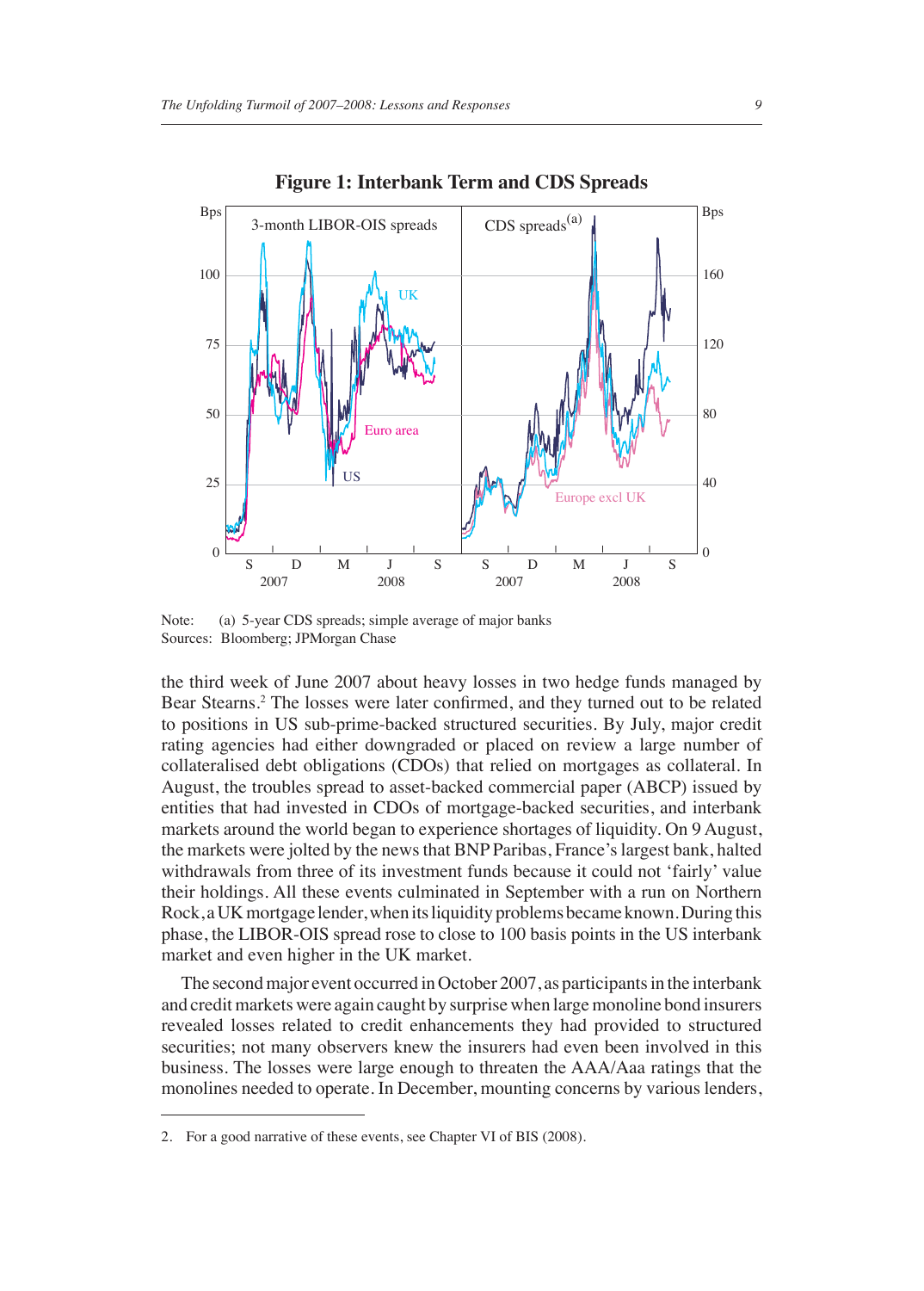waves of margin calls in the repo markets and the anticipation of increased liquidity demands over the year-end led to widening CDS spreads and a second liquidity crisis in the money markets, prompting five major central banks to announce concerted actions to make more funding liquidity available. The LIBOR-OIS spread in the US and euro area interbank markets reached unprecedented levels, while in the United Kingdom these spreads rescaled the peaks they had reached in September.

The third and perhaps most alarming period of the turmoil is also the most difficult to explain. In late February and early March 2008, a new wave of deleveraging suddenly engulfed the fixed-income markets. There seems to have been no significant event that could have precipitated this episode, although mounting concerns about monoline insurers, the continued worsening in the US economic outlook, and associated valuation and liquidity problems in high-yield corporate debt, as well as in both prime and non-prime US housing-related paper, certainly were part of the background (see Rappaport, Mollenkamp and Richardson 2008; Shellock 2008). What is evident is that concerns about counterparty risk became extraordinarily intense. Dealers in mortgage-backed securities and in over-the-counter (OTC) derivatives started asking for more collateral from their counterparties. In repo markets, lenders sharply increased their margin calls and refused to accept as collateral anything but US Treasury securities or German bunds. Since bond dealers finance themselves in the repo markets, they abruptly withdrew from making markets in the broader fixed-income markets. Liquidity in US and European fixed-income markets seemed to vanish overnight.

In early March, the news headlines began to report what has become known as an adverse liquidity spiral, in which the US investment bank, Bear Stearns, was rumoured to be caught. On 16 March, after several days of customer outflows, shrinking capital, and fevered activity on Wall Street and at the Federal Reserve, the troubled investment bank was taken over by a US commercial bank, JPMorgan Chase, with the help of an arrangement by which the Fed would lend up to US\$30 billion (later reduced to US\$29 billion) to finance Bear's portfolio of troubled securities.

Markets appeared to stabilise in the aftermath of the Bear Stearns episode, but remained subject to episodes of turbulence. Equity and debt markets were buffeted by concerns about the prospects for various segments of the US financial system, as losses spread to the government-sponsored enterprises and to smaller and mediumsized banks. As of mid 2008, the impact of the financial system's troubles on the real economy remains a major source of uncertainty worldwide.

#### **2.2 What's new**

The blame for the turmoil has been linked to a wide variety of financial innovations. In particular, many observers have argued that, while these financial innovations have been fundamentally beneficial for the financial system, a reckless use of them has led to the crisis. Borio (2008), for example, has identified the two most salient innovations as structured credit and the originate-to-distribute business model. We would suggest that, while these have been the source of substantial losses and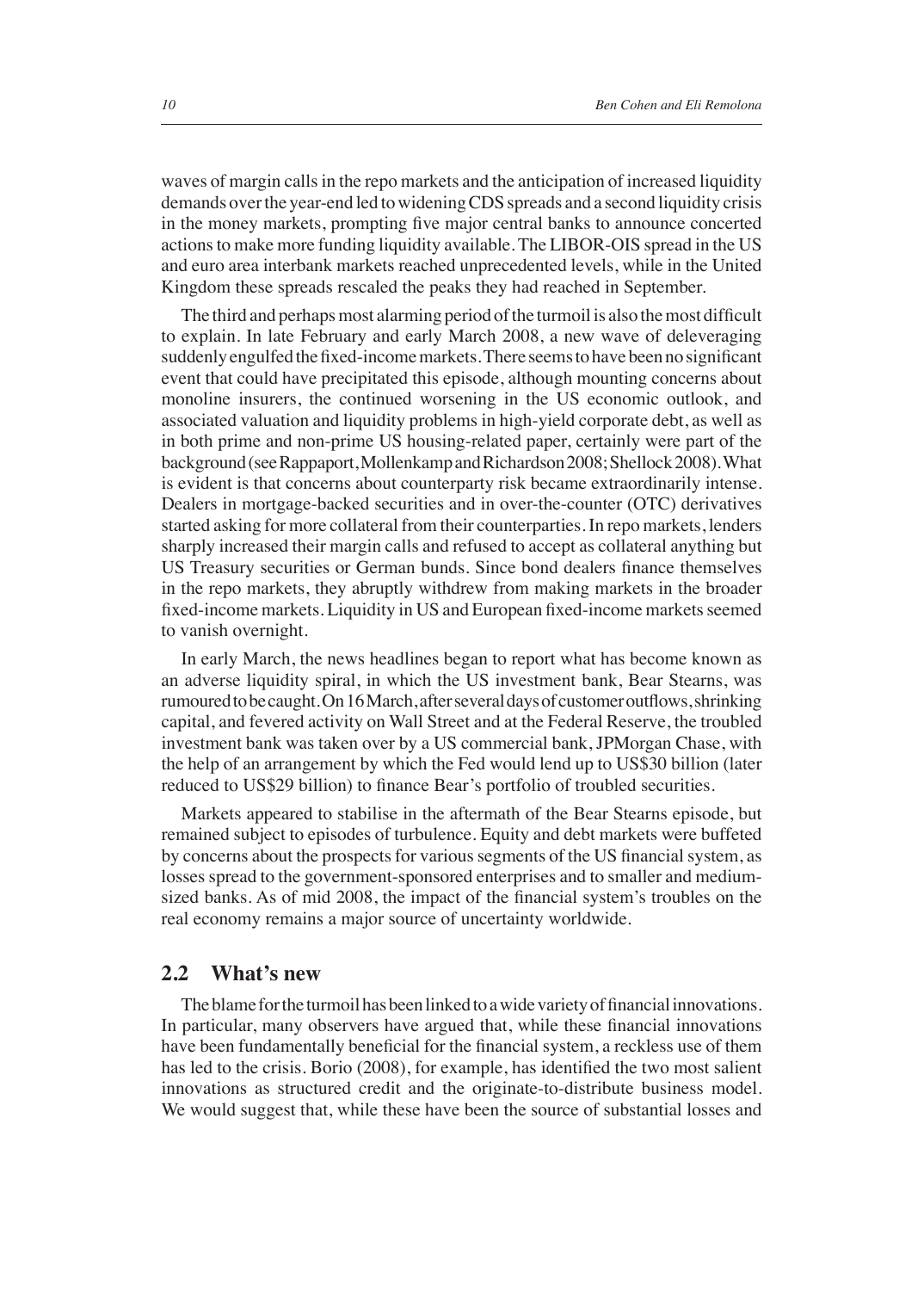uncertain valuations over the past 12 months, a little-noticed innovation in the repo market – the tri-party repo – also contributed significantly to the crisis.

The innovation of structured credit includes both CDOs and CDS. CDOs use the device of subordination to transform instruments with high credit risk into instruments that receive high credit ratings. The introduction of CDS contracts in turn allowed CDOs to be created more easily by serving as the underlying instruments for what are called 'synthetic CDOs'. The pricing of these instruments relies critically on assumptions about default correlations, which have been intractably difficult to model or to measure.3

These instruments had been developed in the 1990s and had proven to be fundamentally important in improving the pricing and distribution of credit risks. But in the environment of the past few years, their use became quite widespread and complex variations on the instruments proliferated rapidly, aided by advances in modelling techniques. These variations included CDOs based on asset-backed securities (ABS), as well as ABCP issued by structured investment vehicles (SIVs) that held highly-rated credit instruments including CDO tranches. The sheer scale and variety of the use of these innovations outstripped the capacity of even the most sophisticated dealers and investors to understand and manage the risks associated with them.

The proliferation of CDOs owed much to the originate-to-distribute business model pursued by many of the world's largest commercial and investment banks. The model itself is not new, having been used in the syndicated loan market for years. Nonetheless, it achieved new prominence in banks' business strategies with the securitisation of mortgages. Under this model, a mortgage lender would routinely package its loans into mortgage-backed securities, which it would sell to investors, thereby providing funding for the loans. In the period leading up to the turmoil, the originate-to-distribute model contributed to the rapid growth of the US mortgage market (as Frankel (2006) has emphasised), but also evidently weakened the incentives of mortgage originators to properly screen loans. Once the first sub-prime mortgage defaults materialised, standard covenants of the securitisations forced the originators to take back newly minted loans. However, these types of securities had become so widely dispersed that a generalised crisis of confidence ensued. Banks were stuck with 'warehouses' of unpackaged loans that could not be sold and rapidly lost value as markets fell. They also discovered that the 'super-senior' CDO tranches, which the banks typically retained in order to facilitate the sale of other parts of the structure, were far riskier and less liquid than they had expected.

<sup>3.</sup> For the most part, price discovery in credit markets now takes place in the trading of CDS indices and of component parts called 'loss tranches'. The spreads on these indices and their loss tranches in turn drive spreads on single-name CDS contracts as well as prices of CDO tranches. The most common pricing models in these markets attempt to account for default correlations in an ad hoc way, typically through a 'Gaussian copula'. See, for example, Duffie and Singleton (2003), pp 237–242.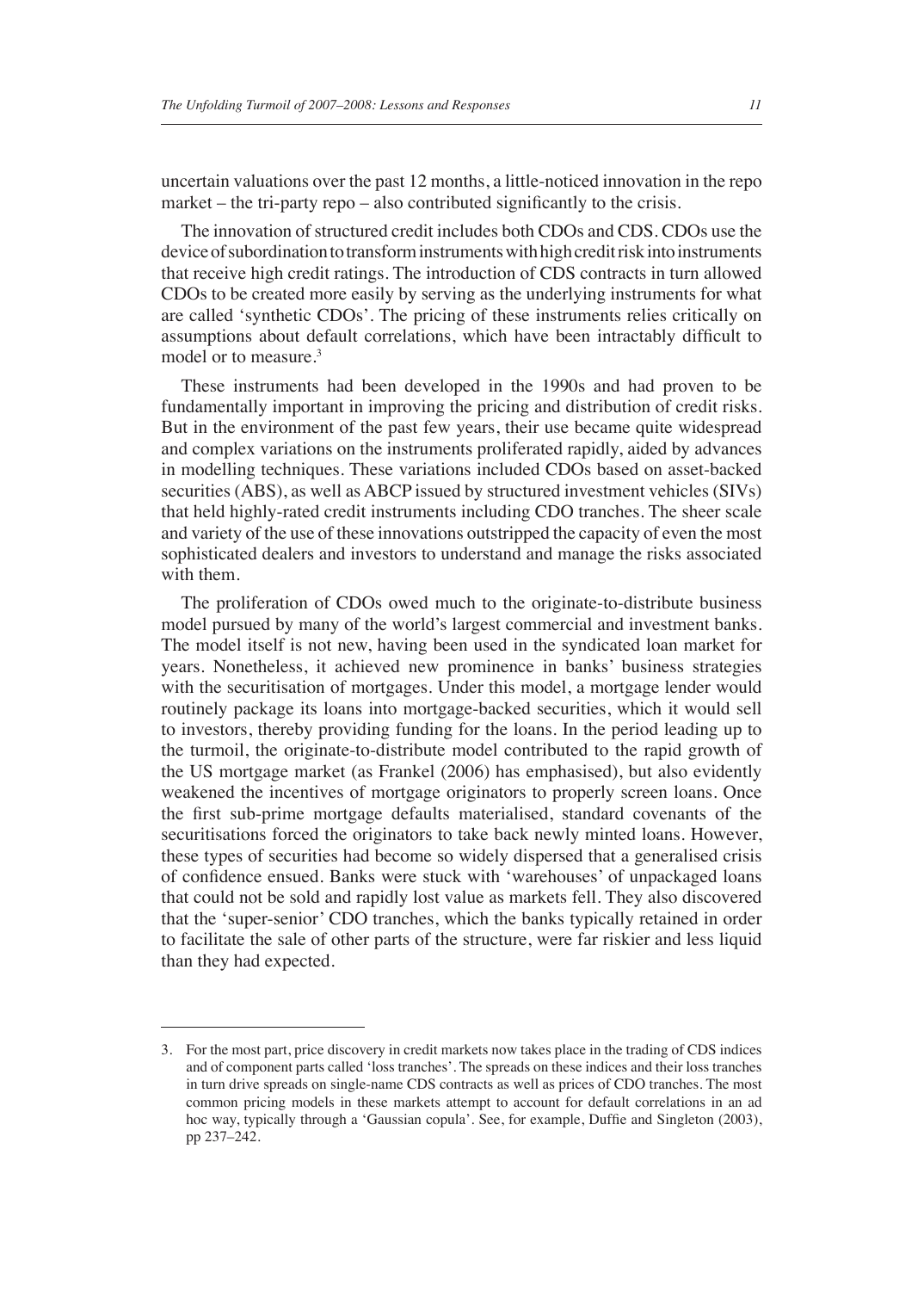While the problems in CDS and CDO markets have been much commented upon during the crisis, the role of the tri-party repo has attracted less attention. This innovation has become the standard way of transacting in repo markets. In a tri-party repo, the third party is a clearing bank, which knows both the lender and borrower of a repo transaction and takes custody of the collateral. The arrangement has the advantages of avoiding delivery of collateral, facilitating substitution of collateral and reducing clearing costs. In recent years, the tri-party repo has allowed the repo market to accept a wide range of collateral, including mortgage-backed securities and CDOs and almost any asset that the clearing banks could hold in custody. Hence, it has allowed investors in various securities to more easily secure financing in the repo market by simply putting up their positions as collateral. However, an important factor contributing to the loss of liquidity in fixed-income markets in February and March 2008 was the sudden refusal of lenders in the repo market to accept as collateral the same wide range of assets as before. This made it difficult or impossible for holders to value the instruments, and also led to a sharp worsening of the liquidity profile of institutions, such as Bear Stearns, that had a large quantity of these assets on their balance sheets.

#### **2.3 What has remained the same**

The focus on what is new suggests that episodes such as the unfolding turmoil are 'black swans' or events so rare and unexpected that there is little that can be done about them. The truth, however, is that (just like black swans) the underlying causes of the turmoil are in many ways familiar.

The early part of this decade saw a long period of unusually easy macroeconomic conditions, with low or negative real interest rates in the major economies and a glut of savings centred in east Asia and the Middle East. In this environment, the global weight of excess savings and excess liquidity fed a steady run-up in asset prices, especially in credit instruments and housing markets, which in turn encouraged a build-up in leverage and risk-taking, among both regulated and unregulated entities. When the environment turned bad, the overextension of risk resulted in heavy losses and a rush to unwind leverage. As shown in Figure 2, this risk-taking behaviour has resulted in a correlation between credit growth, asset prices and the real economy in what Goodhart (2004) has termed the 'excessive procyclicality' of the financial system.

An environment that was increasingly tolerant of risk was evident in the tendency of banks to take on more risk and in a decline in risk premia to low levels, especially in the case of credit instruments. As shown in Figure 3, the value-at-risk (VAR) estimates that banks themselves reported show that they took on more risk. This is especially striking given that the realised and implied volatilities of most major asset classes, which form a central input to VAR calculations, were falling steadily throughout this period (see BIS 2006). Even more striking was the steady decline in credit spreads as reflected, for example, in such traded CDS indices as the iTraxx in Europe or the CDX in North America.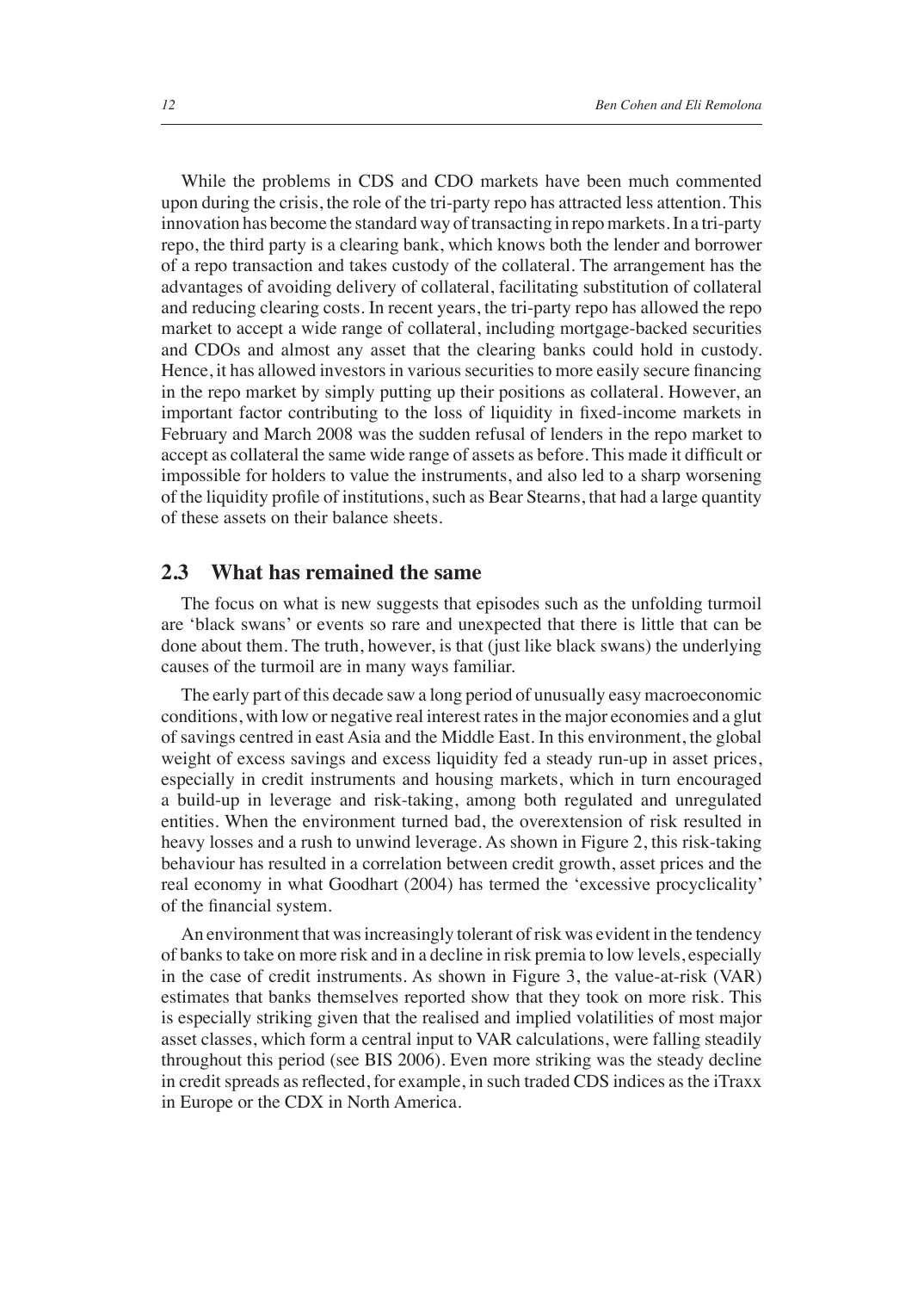

Figure 2: US Financial Markets and the Real Economy<sup>(a)</sup>



(c) Based on the logarithm of real GDP

Sources: Bloomberg; IMF; Thomson Reuters; national data

**Figure 3: Banks' Value-at-risk and CDS Index Spreads**



Notes: (a) Market capitalisation-weighted average of value-at-risk data of Citigroup, Crédit Suisse, Deutsche Bank, Goldman Sachs, JPMorgan Chase, Morgan Stanley, Société Générale and UBS (b) 5-year on-the-run CDS spreads

Sources: BIS; JPMorgan Chase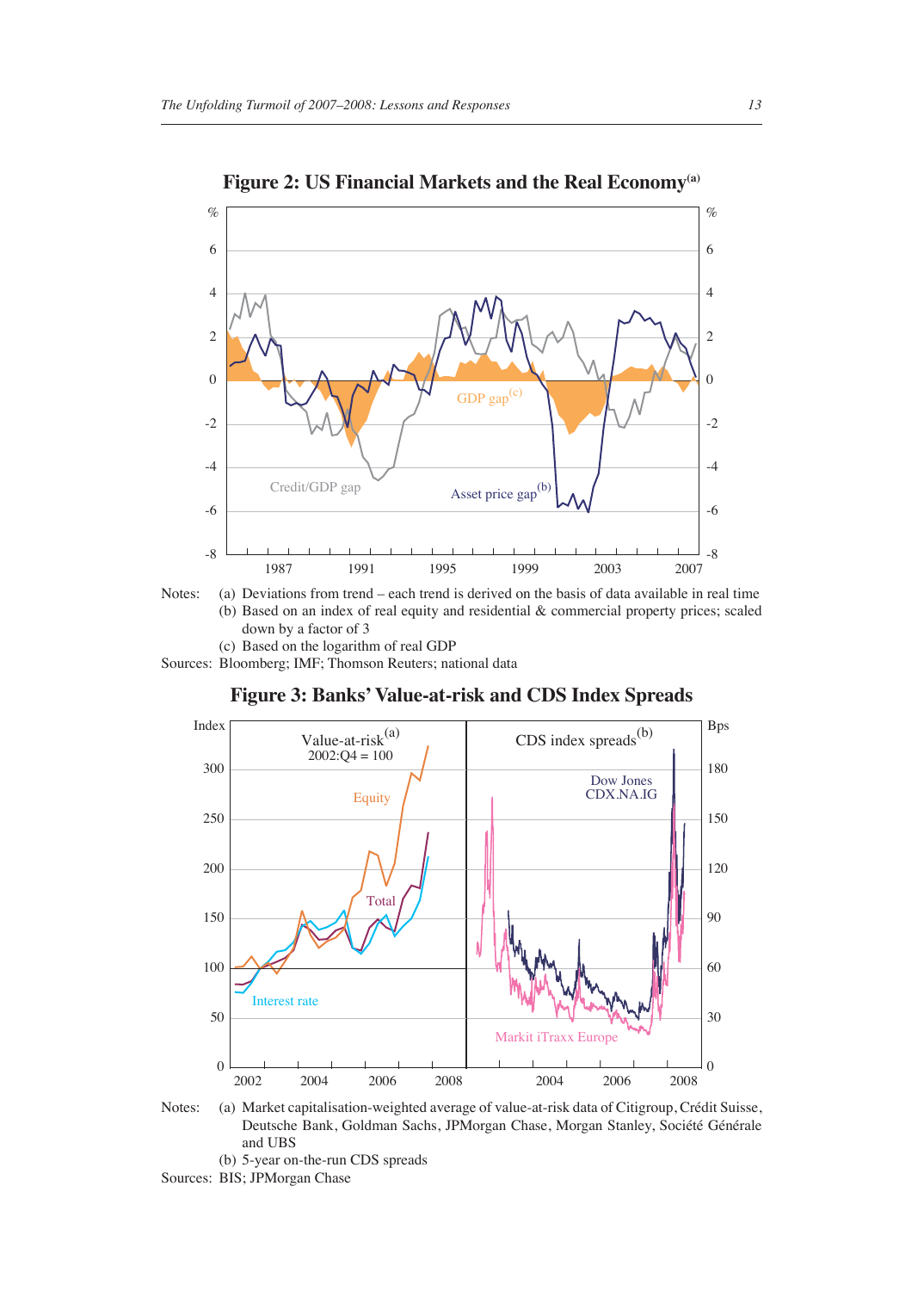But as the upswing in markets gathered pace, there were also important *qualitative* shifts in financial market participants' attitude towards risk-taking. At many large financial institutions, forward-looking risk assessments were poor, reflecting inadequate risk measurement and lax governance of risk-taking within those institutions. Misaligned incentives cropped up throughout the financial system, as the penalties for poor decisions were ignored. Disclosure weakened, in part because investors slackened in their demand for it. Reviews by supervisors have also made it clear that some banks managed these risks substantially better than others, thanks to closer engagement by senior management and more effective internal controls (see Senior Supervisors' Group 2008). This suggests that at least a portion of the subsequent losses suffered by many banks were by no means inevitable.

In this world of ravenous appetites for risk, market participants became increasingly willing to hold rather complex instruments of unproven liquidity, and increasingly reluctant to apply sound risk management practices to them. In the end, mistakes in the valuation and risk management of these instruments turned out to be the critical errors that triggered the crisis. Risk management errors with respect to the super-senior tranches of CDOs of sub-prime mortgage-backed securities evidently had especially significant systemic effects, thanks in part to maturity and liquidity mismatches involving these instruments. When investors lost faith in ABCP that had been issued by conduits and SIVs holding these instruments, a credit risk event turned into a liquidity event.

#### **2.4 What we don't understand**

The combination of a credit risk event and a liquidity event seems to have led to the unique depth and duration of the current crisis. Over the past decade or two, financial markets in the developed economies have become pretty good at absorbing large losses, resolving them, and moving on, albeit usually with an altered set of players and altered judgments about risks. In the current turmoil, by contrast, the underlying functioning of the system has come into question. Whole classes of previously abundant assets can no longer find buyers – notably CDOs of ABS, and the instruments based on them, but also seemingly unrelated products such as municipal auction-rate securities.

While stories explaining the turmoil abound, these remain 'Just So Stories'. There are many fundamental things we just do not (yet) understand. How, for example, could defaults in a relatively small corner of the US mortgage market lead to such massive losses in broader credit markets and turn into a global turmoil of such proportions and such long duration? Greenlaw *et al* (2008) argue that leverage was a major contributing factor. While it is clear that leverage did play a role in the magnification of losses, it is still puzzling how instruments that were designed to spread and diversify risks ended up concentrating the risks.

The sudden evaporation of market liquidity has been even more surprising. Threemonth spreads in the international interbank lending markets widened in August 2007 and have remained wide ever since. By late February and early March 2008, investors had seen the near cessation of trading activity in all but the most liquid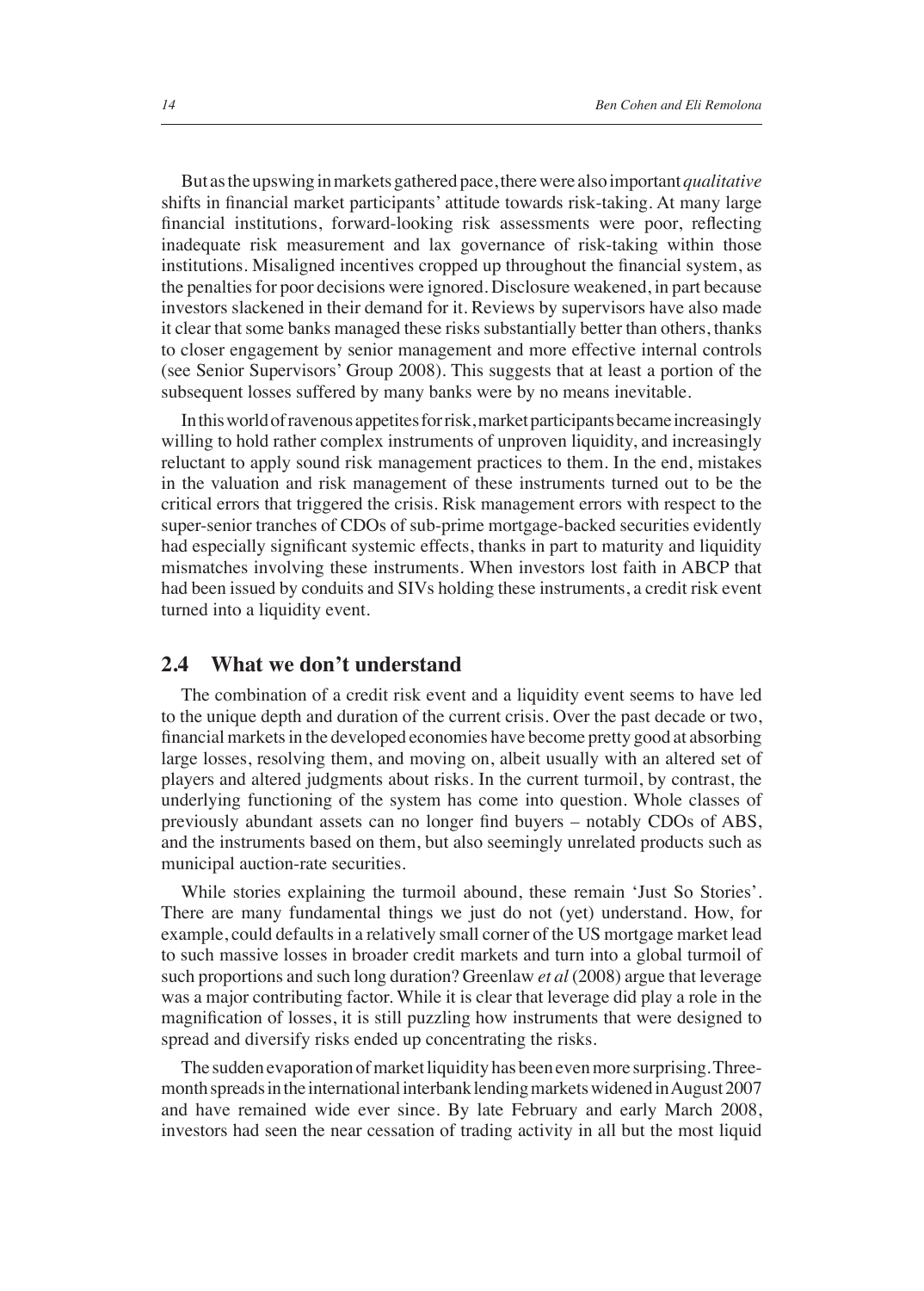government securities. Repo markets, supposedly the most robust source of funding liquidity, experienced what can only be described as a run on all 'eligible' collateral except for the highest-rated government bonds. How could liquidity disappear so suddenly from markets that had not seen any sign of defaults or even credit rating downgrades? Brunnermeier and Pedersen (2007) demonstrate that the interaction of market liquidity and funding liquidity can generate what they describe as a liquidity spiral. Nonetheless, an explanation of the sudden disappearance of funding liquidity during February and March 2008 remains beyond the scope of their paper.

Deleveraging and the hoarding of liquid securities by market-makers who also happened to be investors in a broad range of markets played some role in these phenomena. Indeed there were bouts of deleveraging in August 2007, December 2007, and February and March 2008. The first two episodes may have been triggered by disconcerting news about losses in hedge funds or banks. But it is hard to identify a specific trigger for the February–March episode. Market participants say they just had a 'bad feeling about things'. The fact that many market participants seemed to get that bad feeling at about the same time suggests that a common factor was at work. But what that common factor was remains a mystery.

In trying to resolve the liquidity issues, monetary authorities have been mystified by the persistent stigma associated with borrowing from the central bank and the fact that this gets worse at the very time when such borrowing becomes most critical. As discussed below, it is also surprising how the simple mechanism of an auction can make such stigma go away.

# **3. The Challenges for Policy-makers: Short-term and Long-term Responses**

The challenges that this episode of financial market turmoil has posed for public authorities can be divided into those meriting short-term responses and those meriting long-term responses. In what follows, we focus on the short-term efforts of central banks to provide liquidity and on the longer-term recommendations of the recent report of the Financial Stability Forum (FSF) to the Group of Seven (G7) finance ministers and central bank governors (FSF 2008).

#### **3.1 Short-term responses: what central banks did**

The short-termresponses of central banks to the unprecedented and fast-changing situation have been creative, energetic and, in terms of the specific goal of keeping the system from grinding to a halt, effective. As Kearns and Lowe (this volume) point out, market liquidity has a large public good component, and a sudden loss of such liquidity is often the result of a market failure. At the same time, Davis (this volume) emphasises the moral hazard that accompanies any form of central bank emergency lending. In their efforts to restore market liquidity, central banks have clearly been seeking to strike the right balance between providing a public good and avoiding moral hazard.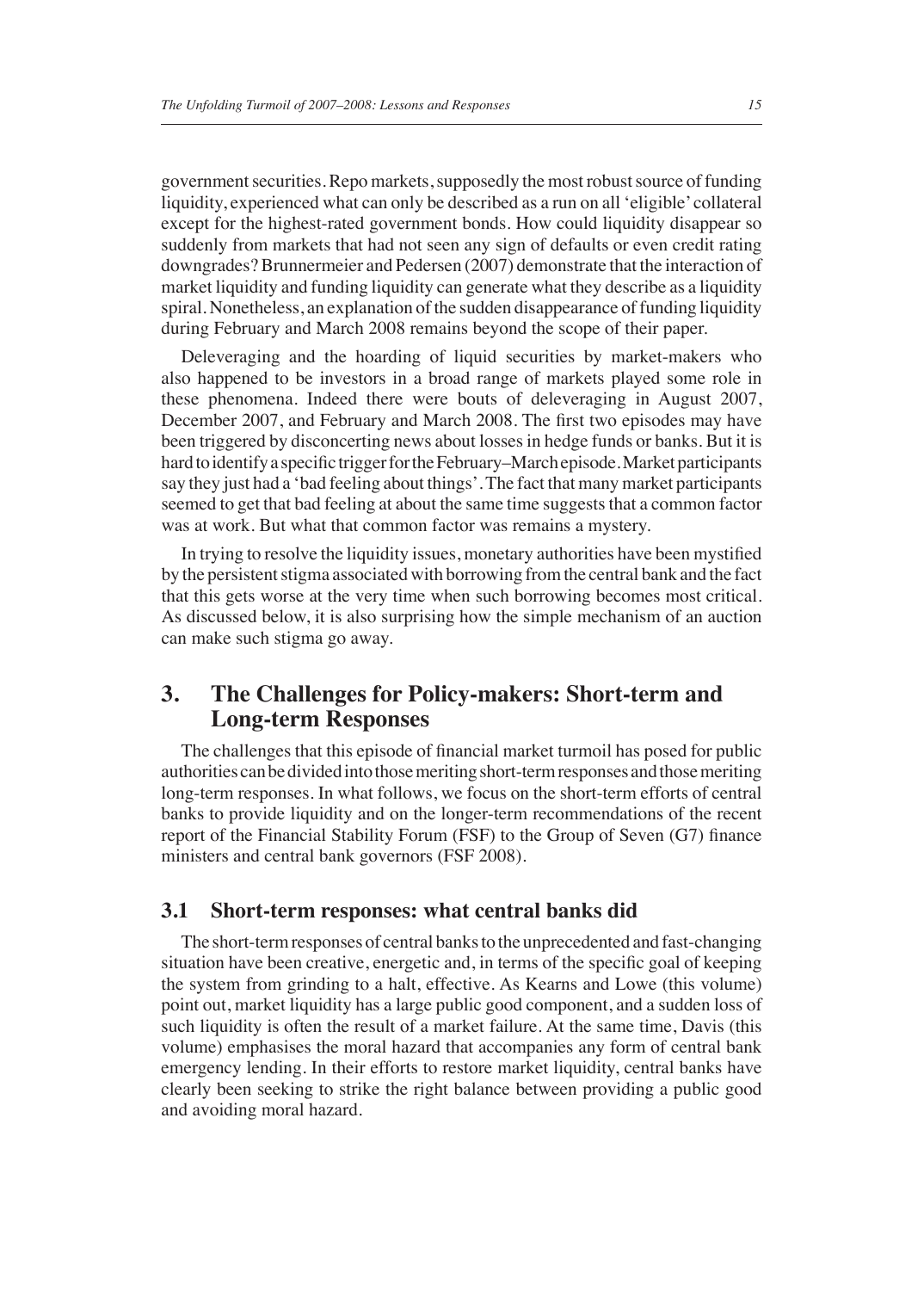With respect to operations in short-term money markets, central banks have initiated a wide variety of actions. One set of responses may be characterised as a broadening of the scope of their operations.<sup>4</sup> This broadening took place along four dimensions:

- first, there has been a widening of the collateral accepted, which means that central banks have taken a *de facto* interest in the liquidity of a wider range of asset markets;
- second, there has been a widening of the set of counterparties, notably with the introduction of the primary dealer credit facility (PDCF) by the US Federal Reserve;
- third, central banks have done more to funnel liquidity in their own currencies to entities in other economies, through instruments such as swap agreements; and
- finally, central banks have increased their operations at terms longer than overnight, in order to satisfy the market's increased demand for term liquidity.

A second set of responses by central banks is designed to deal with the stigma associated with borrowing from them. Perhaps the most interesting efforts have been those by the Bank of England and the US Federal Reserve, because they address issues of transparency and the appropriate pricing mechanism for liquidity support.

The Bank of England had in past episodes provided liquidity support to an ailing bank in secret, generally with good results. In September 2007, however, the central bank planned to depart from past practice by announcing liquidity support for Northern Rock. As Davis (this volume) tells it, this plan was pre-empted by a leak to the British Broadcasting Corporation, which led to a run on the troubled bank. This was a forceful reminder of the stigma of borrowing from the Bank of England, and other banks then refused to access the central bank's lending facilities. It remains an open issue whether the Bank of England would have been well advised to keep to its practice of covert financing, or indeed whether such financing would have been feasible in the modern-day environment of more transparent financial markets.

In the case of the US Federal Reserve, banks had been reluctant to make use of the discount window because of the stigma associated with borrowing from it. Various efforts to mitigate the stigma during the early phases of the crisis had failed, and the discount window had remained inactive. For example, the Federal Reserve had reduced from 100 basis points to 50 basis points the interest premium over the target federal funds rate for borrowing from the discount window and had allowed banks to borrow funds for up to 30 days.<sup>5</sup>

What finally succeeded was an auction mechanism. The term auction facility (TAF) was announced on 12 December 2007, and the first auction conducted five days later. It was a single-price auction with a predetermined total amount of US\$20 billion and a fixed 28-day term. The Federal Reserve was no doubt pleased

<sup>4.</sup> CGFS (2008) provides a comprehensive review of these operations by the major central banks. Hilton (this volume) provides a similarly comprehensive review of monetary operations by the Federal Reserve.

<sup>5.</sup> See Almantier, Krieger and McAndrews (2008) for a more comprehensive discussion.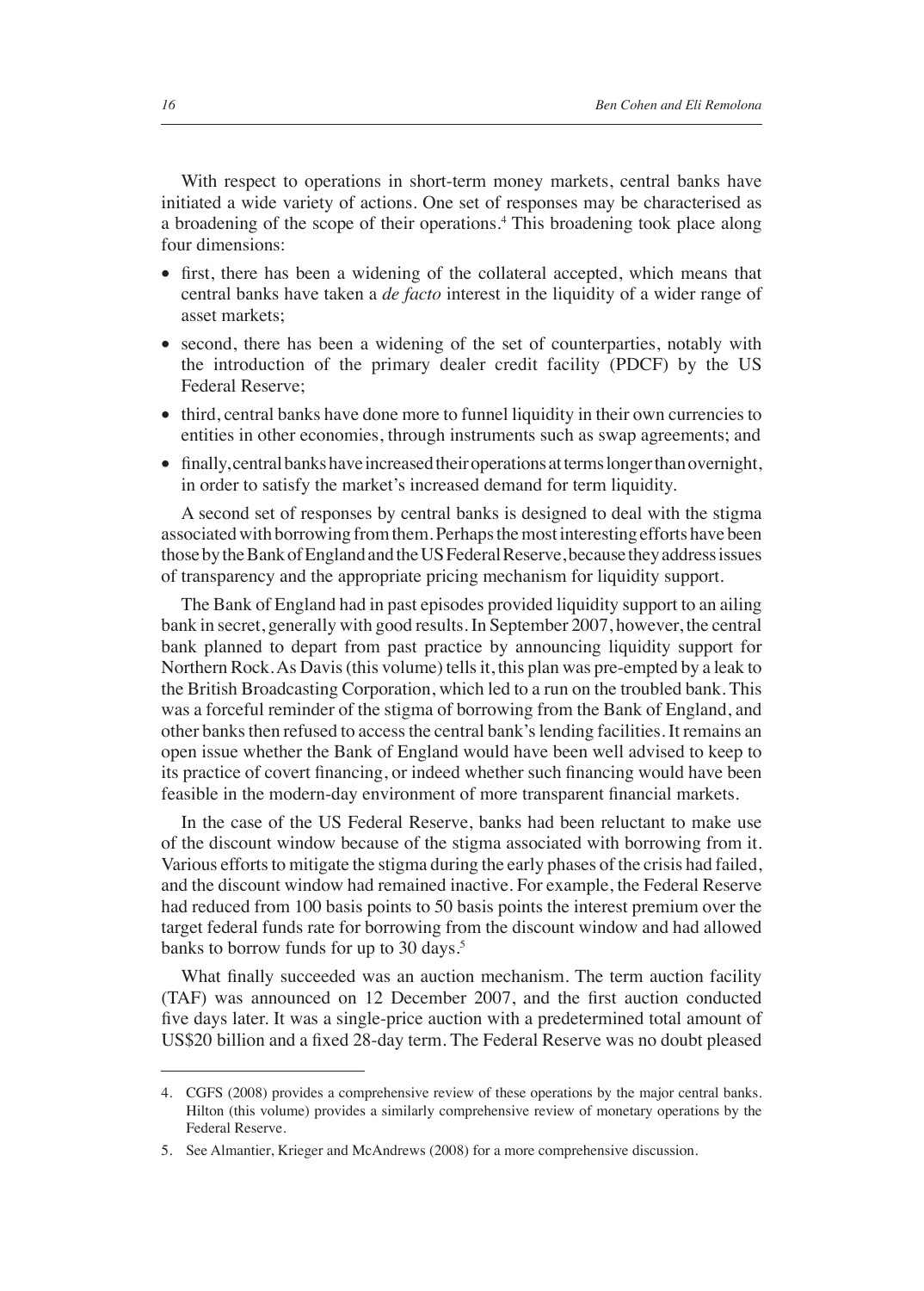when 93 banks showed for the auction and took up the entire amount. The question this episode raises is why did such an auction work while Bagehot's dictum to lend freely at a penalty rate, which underlays the operation of the discount window, did not? Is it because there appeared to be 'safety in numbers' associated with the auction process? This may well be so. However, by relying on safety in numbers, such auctions may not ensure that liquidity goes to the institutions that need it most, as Goodhart (2004) has pointed out.

One result of the central banks' liquidity operations was to change the *composition* of their balance sheets. As Cecchetti (2008) explains, this is conceptually different from the usual operations related to monetary policy, which change the size of the central bank's balance sheet rather than its composition. Indeed, in the case of the Federal Reserve, the change in the composition of the balance sheet has been quite dramatic. As shown in Figure 4, the Federal Reserve started out in July 2007 with a balance sheet of US\$850 billion (excluding 'other' assets), with outright holdings of largely Treasury securities accounting for 93 per cent of the assets shown. A year later, the size of the balance sheet had risen to US\$890 billion but uncommitted outright holdings of Treasury securities now accounted for only 42 per cent of the balance sheet, with the rest presumably consisting of less liquid securities obtained through the various operations. In effect, the Federal Reserve has used its balance sheet to supply the repo market with the assets that market participants now prefer; in turn it has taken from the market those assets that were no longer desired.



**Figure 4: Evolution of the Federal Reserve's Balance Sheet**

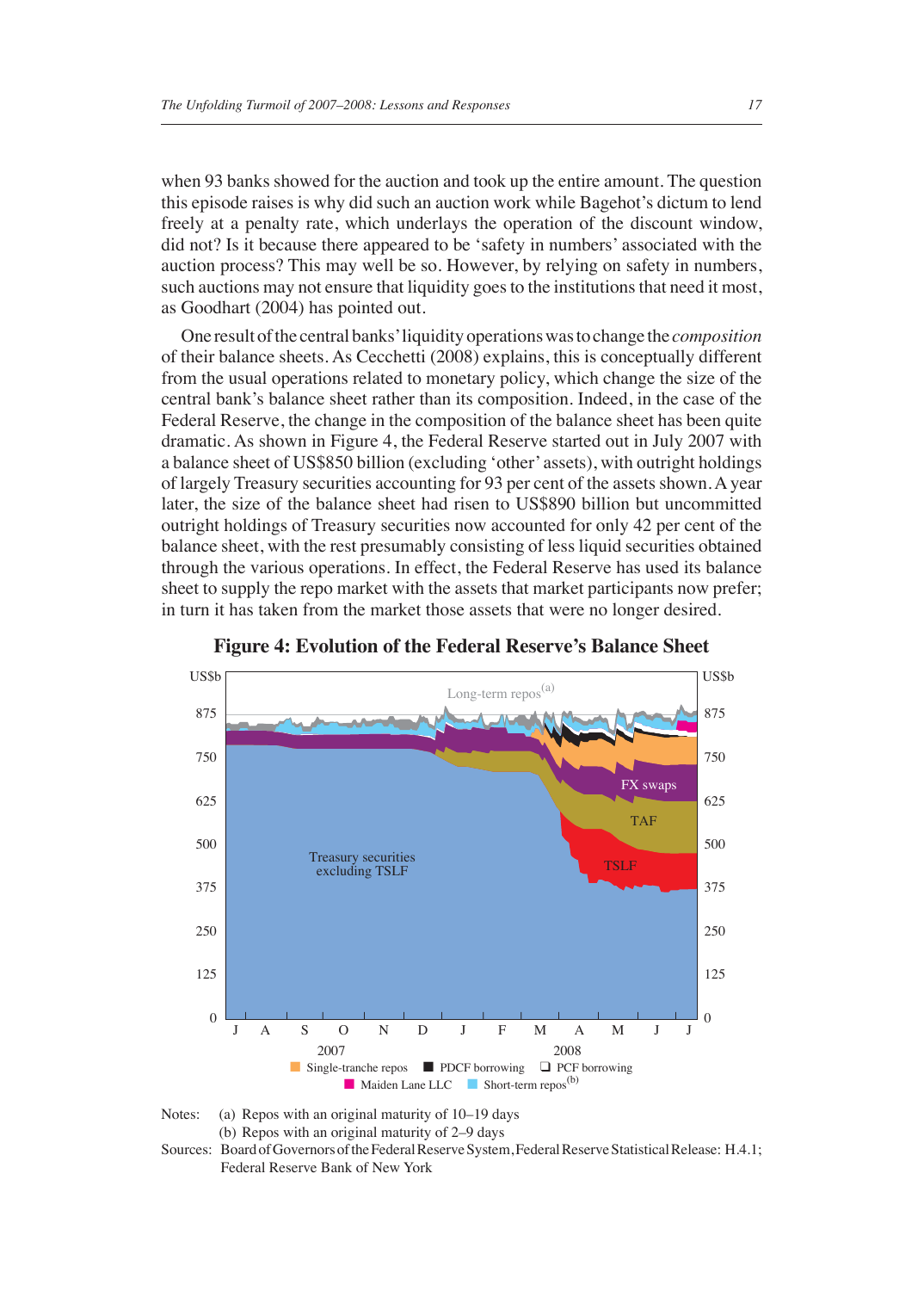Taken together, these types of liquidity operations by central banks more generally have helped to stabilise short-term money markets. Nevertheless, these markets remain plagued by wide spreads and, from time to time, volatile rates, reflecting the underlying balance sheet problems which still need to be resolved. Moreover, in several cases, central banks will sooner or later have to decide whether these actions are temporary measures responding to unusual circumstances, or whether they should retain a more permanent place in their operational toolbox.

At the same time, there are some worrying signs that policy-makers may be sowing the seeds for future liquidity and credit problems, and that market participants' expectations of inflation may already be on the rise as a result. Thanks to higher inflation expectations and falling or stable policy rates, global real monetary policy interest rates, which had already been at low levels for some years, have recently dropped to negative levels in many key jurisdictions. In addition, many countries, particularly emerging market economies, have been reluctant to allow their currencies to appreciate against the dollar and other major currencies, consequently continuing their massive foreign exchange intervention purchases. This combination of a rapid and very large decline in real policy interest rates in key jurisdictions and massive foreign exchange interventions by emerging markets has been contributing to a large expansion in liquidity at the global level.

#### **3.2 Long-term responses: the FSF Report**

None of these short-term responses by central banks will be sufficient to stabilise the financial system unless market participants can be reassured that the more fundamental issues that led to this turmoil are being addressed. In this section, we focus on the actions set out by the FSF (2008) in their April report to the G7 Finance Ministers and central bank governors. The report draws on an extensive body of work by national authorities and the main international regulatory, supervisory and central bank bodies.

Speaking broadly, the goal is a financial system where risks are more accurately identified and managed, where perverse incentives are reduced and where build-ups of leverage pose less of a threat. There is no silver bullet that will accomplish all of these goals at once, but concerted action in a few key areas can accomplish a lot.

In the area of *strengthened prudential oversight*, the key steps recommended by the FSF report involve the capital and liquidity frameworks. Implementing Basel II will, by itself, eliminate several of the perverse incentives that were created by the existing regulatory framework. The Basel Committee is also looking actively at ways to strengthen Basel II, and in particular has proposed increasing capital charges for complex structured credit products, for credit exposures in banks' trading books, and for liquidity facilities provided to off-balance sheet vehicles. They have also issued guidance for strengthening liquidity risk management at regulated firms.

With respect to *transparency*, the FSF report sets out leading practices for disclosures based on a survey of large banks and securities firms, with an emphasis on exposures, such as US sub-prime products, that the marketplace considers to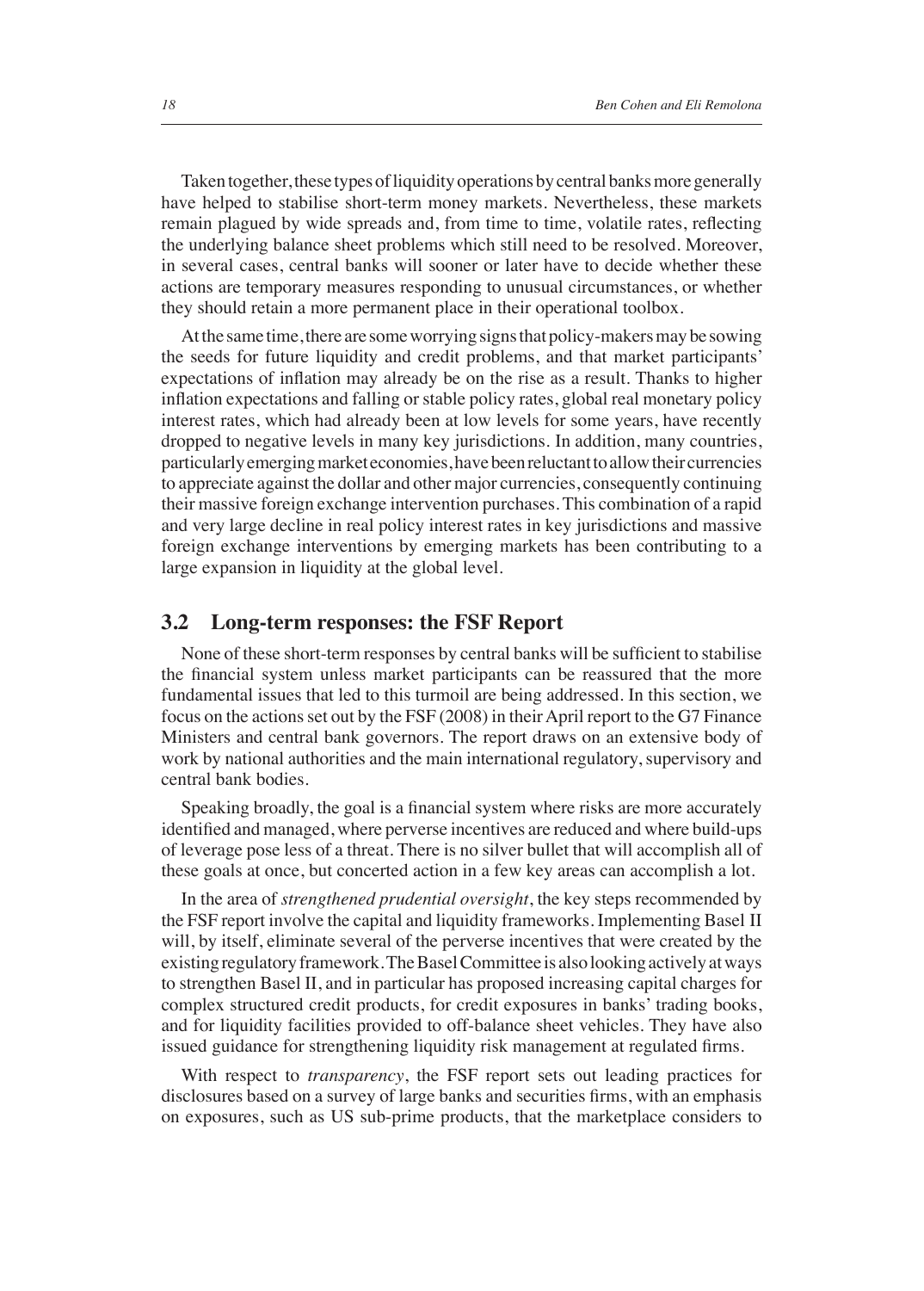be especially risky. Supervisors in a number of countries have actively encouraged their banks to follow these practices for their 2008 mid-year accounts.

Current discussions about *valuation* are also important. Better disclosure means nothing if markets are not confident that the numbers are meaningful. The report makes clear that completely suspending fair value accounting would be a mistake, because such a step would do more to reduce confidence in the system than any short-term relief it might bring to holders of problem assets. But there are legitimate questions regarding how to value assets when markets are illiquid. In response to concerns expressed by the FSF, the International Accounting Standards Board has established an expert panel – drawn from financial institutions, supervisors, investors and auditors – to assist it in developing enhanced guidance in this respect. The objective will be to reinforce sound valuation practices and transparency, not to undermine confidence in accounting standards or valuations.

Beyond the issue of valuing assets when markets are illiquid, it is evident that, at least in the short term, asset prices tend to be driven by changes in investors' risk appetites rather than by what may be characterised as fundamentals. For example, Amato and Remolona (2005) show that CDS spreads are largely accounted for not by any measure of default risk, but rather by what can only be described as the general appetite for risk. This calls into question the value of marking to market on a daily basis when, at this horizon, risk appetites rather than fundamentals drive market prices. Nonetheless, in the absence of reliable alternative measures of fundamental inputs such as correlation or expected volatility, market values are likely to be the most consistent, if imperfect, way to generate useful asset valuations. The challenge then becomes how to make effective use of the information they contain without ignoring their limitations as guides to fundamental values.

This brings us to the issue of the role and use of *credit ratings.* Credit ratings clearly play an important role in financial markets by helping investors to filter information critical to their portfolio decisions. But the crisis revealed shortcomings regarding how the ratings are generated and how investors use ratings. The FSF has called on the rating agencies to:

- improve the quality of the rating process, including by better managing conflicts of interest in line with the revised International Organization of Securities Commissions Code of Conduct (see IOSCO 2008);
- differentiate ratings on structured finance from those on bonds, as a signal of the critical differences in their risk characteristics under stress; and
- enhance the information they provide on the risk characteristics of structured products.

Others also have a role to play so as to improve the use of credit ratings. Investors will need to better exercise due diligence and use their own independent judgment of risks, while regulators have begun to investigate the ways in which ratings are sometimes 'hard-wired' into regulatory and supervisory frameworks.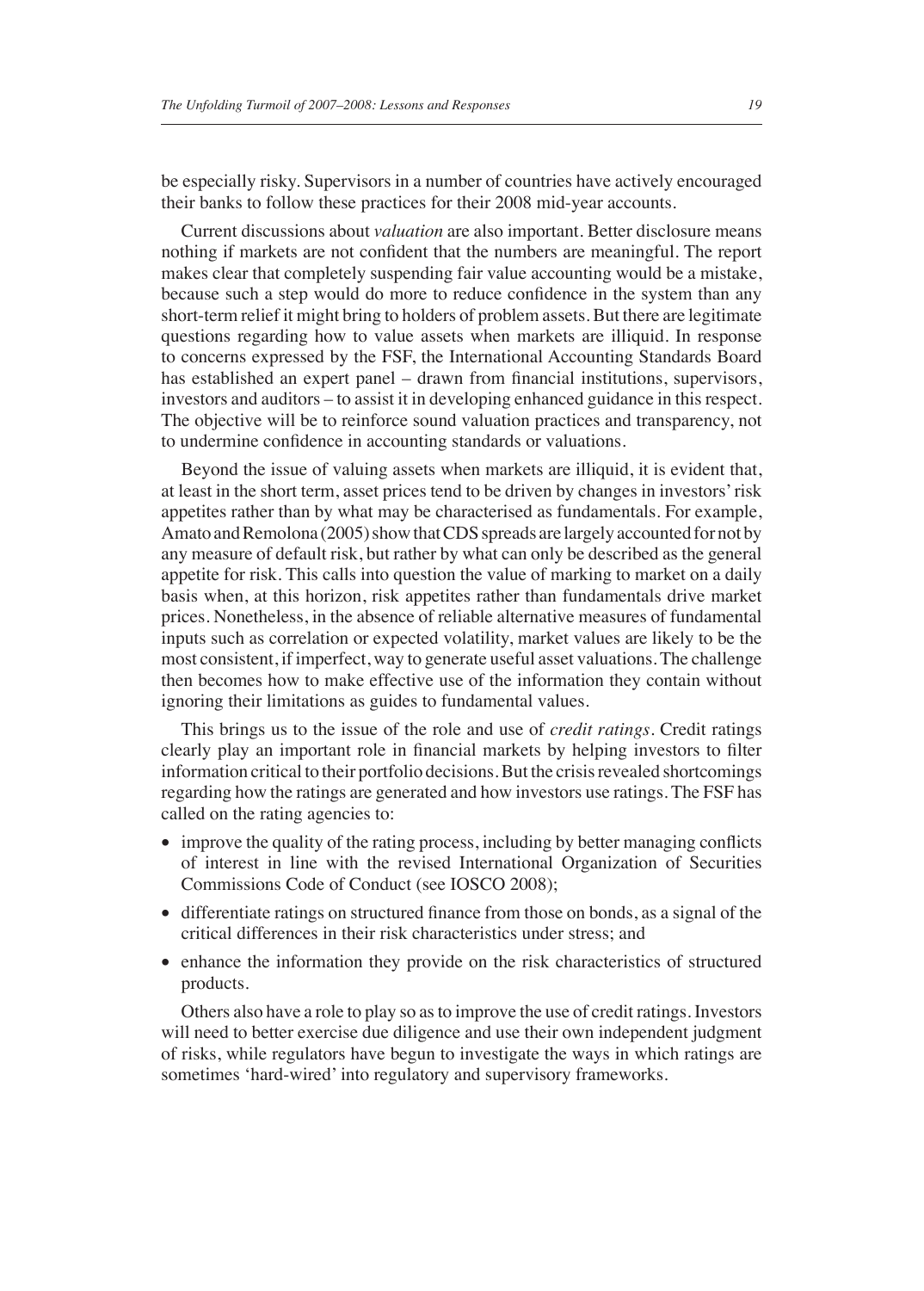Finally, the FSF has outlined a number of ways in which *public authorities*, both at the national and international levels, need to do a better job in assessing and responding to risks. In particular, they need to:

- better translate risk analysis into action, by upgrading their expertise and communicating more directly with the management and boards of regulated institutions about the risks they see;
- improve information exchange and cooperation, for example through broader use of supervisory colleges for banks that are active in several national markets;
- enhance the effectiveness of international bodies, such as those that meet under the auspices of the BIS, by improving prioritisation and conducting joint strategic reviews; and
- clarify and strengthen national and cross-border arrangements for managing crises and dealing with weak banks.

# **4. Living with Procyclicality**

This paper began by discussing the broad rise in risk-taking and leverage that took place in the years preceding the crisis. The recent recommendations of the FSF and the subsequent work program deal with the various ways that regulators, firms, investors and rating agencies can improve the system's ability to measure, assess and manage risk, which are important steps. But whether there is anything more fundamental that we can do to prevent financial crises remains an open question. This crisis shares many characteristics with past crises in terms of underlying causes, most notably the inherent procyclicality of the financial system. It seems reasonable, therefore, to suggest that more could be done to reduce this tendency of the financial system to accumulate too much risk in good times and to shed it rapidly in bad times. But how can this be achieved?

In the foreword to its April 2008 report to the G7, the FSF stated its intention to examine the drivers of procyclical behaviour and possible options to mitigate it. This process has now begun. Among the issues that are being considered are capital requirements, fair value accounting, compensation systems and funding liquidity. In each case, the idea is to investigate the procyclical drivers involved and potential policy responses. This is not always easy, in view of ongoing structural changes in financial systems. Many more recent structures are only now being fully tested in a downturn. But the authorities can seek to ensure that regulatory systems, such as the capital regime, do not reinforce the natural cycles of the financial system. They can also seek to ensure that the incentives are well aligned, which points policy-makers towards taking a closer look at private-sector compensation systems and counterparty risk management to ensure that they do not foster excessive risktaking behaviour.

In a widely cited paper, Borio, Furfine and Lowe (2001) call for the use of supervisory instruments in an 'explicitly *countercyclical* fashion'. The object of this policy is '... [*to*] *encourage the building-up of a protective cushion in good times that can be drawn down in bad times*' (p 2). In principle, the cushion could take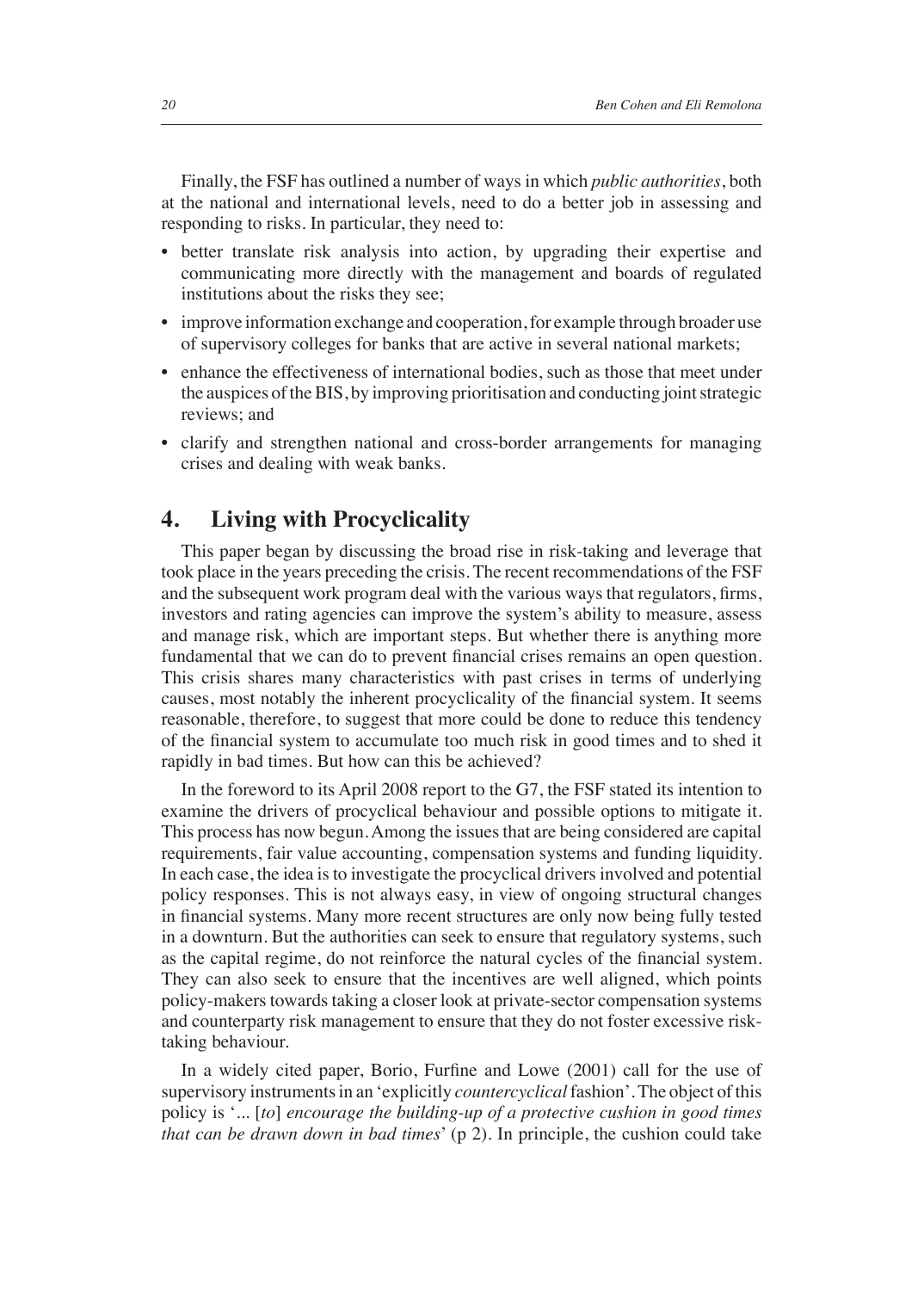the form of loan-loss provisions as well as capital. It may also involve the lowering of regulatory loan-to-value ratios at times when the prices of the underlying assets have been rising at an especially rapid pace. Recent events suggest that a further cushion could take the form of robustly liquid securities – for example, highly rated and actively traded government bonds – which the repo markets will always accept as collateral, to guard against the runs we have recently seen on most other forms of repo collateral.

Finally, an unusual buoyancy of markets should serve to remind the financial stability departments of central banks and supervisory authorities to monitor especially closely any related innovative financial instruments. This is because excesses in risk-taking tend to involve the use of such instruments. The object of these monitoring efforts would be to understand the various ways in which these instruments are used and track the channels through which they proliferate. The development of such market intelligence would then help alert the authorities to times when it would be appropriate to apply countercyclical supervisory instruments to particular segments of the financial markets.

## **5. Conclusion**

In this paper, we have emphasised that certain elements are new to the current episode of financial turmoil, while many elements have remained the same. The new elements include structured credit, the broader use of the originate-to-distribute business model and new arrangements in repo markets that allow the use of almost any financial asset as collateral. These are fundamentally good innovations but their reckless use has helped to underpin the crisis. The elements that have remained the same are those processes that underpin the basic procyclicality in the system, that is, the tendency for a build-up of risk-taking and leverage to occur in benign economic environments and the abrupt withdrawal from risk and an unwinding of leverage that typically happens once the environment turns bad.

In their short-term response to the dramatic loss of liquidity, central banks have had to trade off the importance of ensuring the continued availability of market liquidity as a public good against the moral hazard that any market intervention is likely to induce. Overall, central banks have acted to broaden the scope of their liquidity operations. At the same time, however, they have had to deal with the stigma often associated with borrowing from them, which seems to get worse at the very time when liquidity from the central bank is needed the most.

In proposing long-term responses to the crisis, the FSF has focused on areas where incentives for risk-taking may be aligned more properly, for example through strengthened capital requirements and more judicious use of credit ratings, and areas where risk management may be made more robust, such as through better disclosure rules and valuation standards. Nonetheless, recognising that the procyclicality of the financial system lies at the root of this and other financial crises before it would suggest that more extensive policy responses may be required. The use of supervisory instruments in an explicitly countercyclical way is one avenue requiring further investigation. Policies here would be designed to build adequate buffers in the system to prevent shocks from propagating too far.